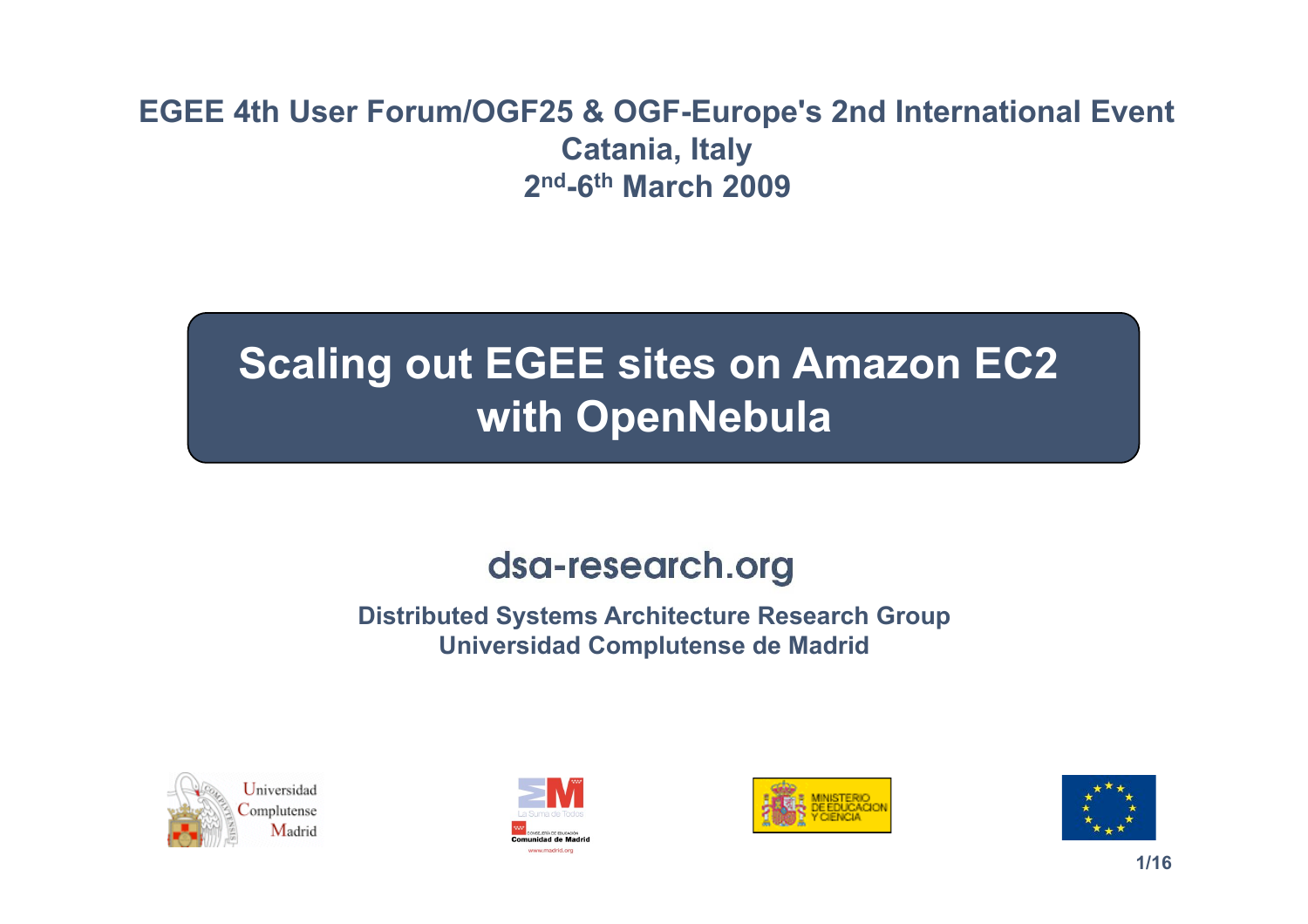

### **Overview**

#### *Scaling out EGEE sites on Amazon EC2 with OpenNebula*

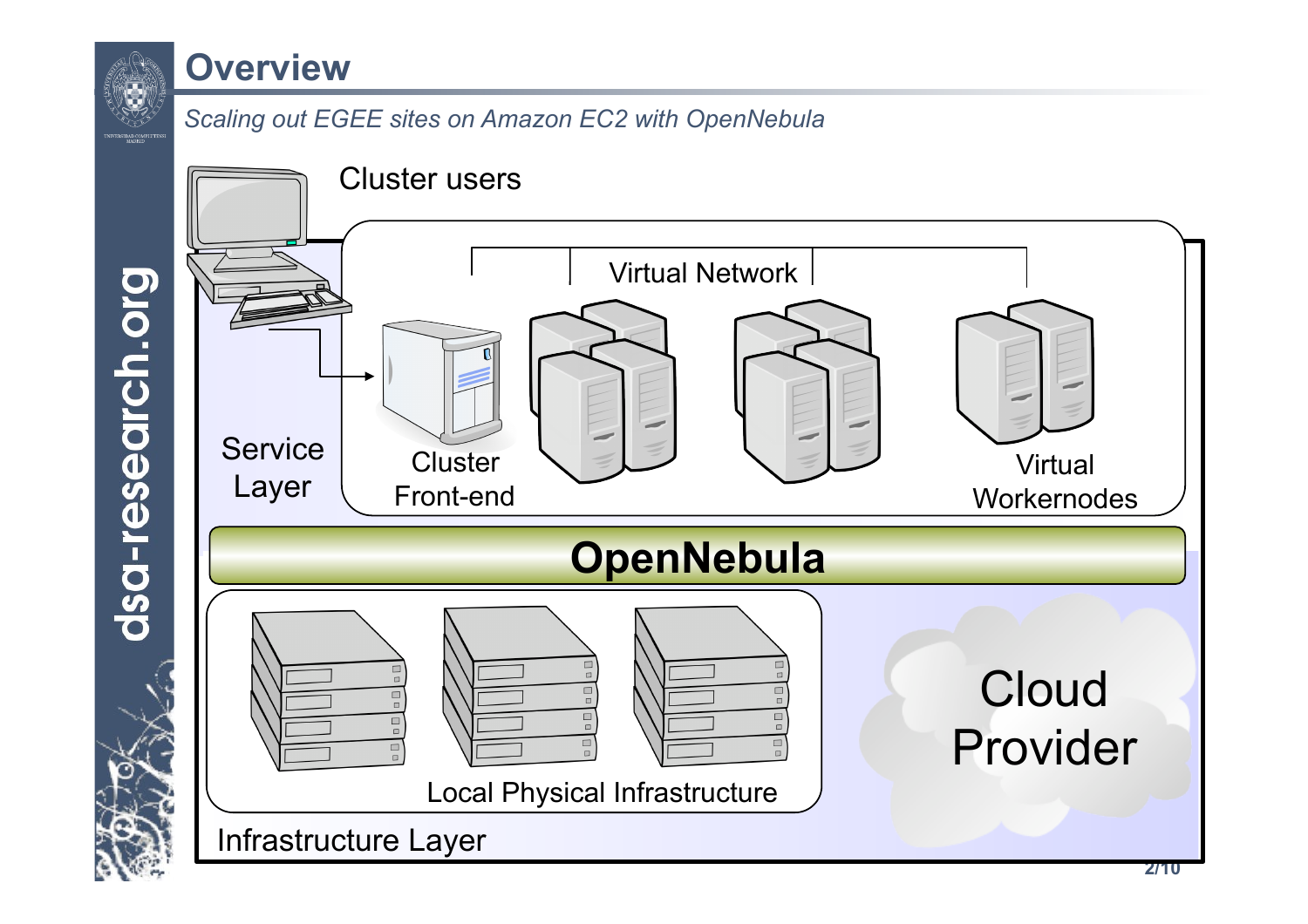

*Scaling out EGEE sites on Amazon EC2 with OpenNebula* 

Cluster users

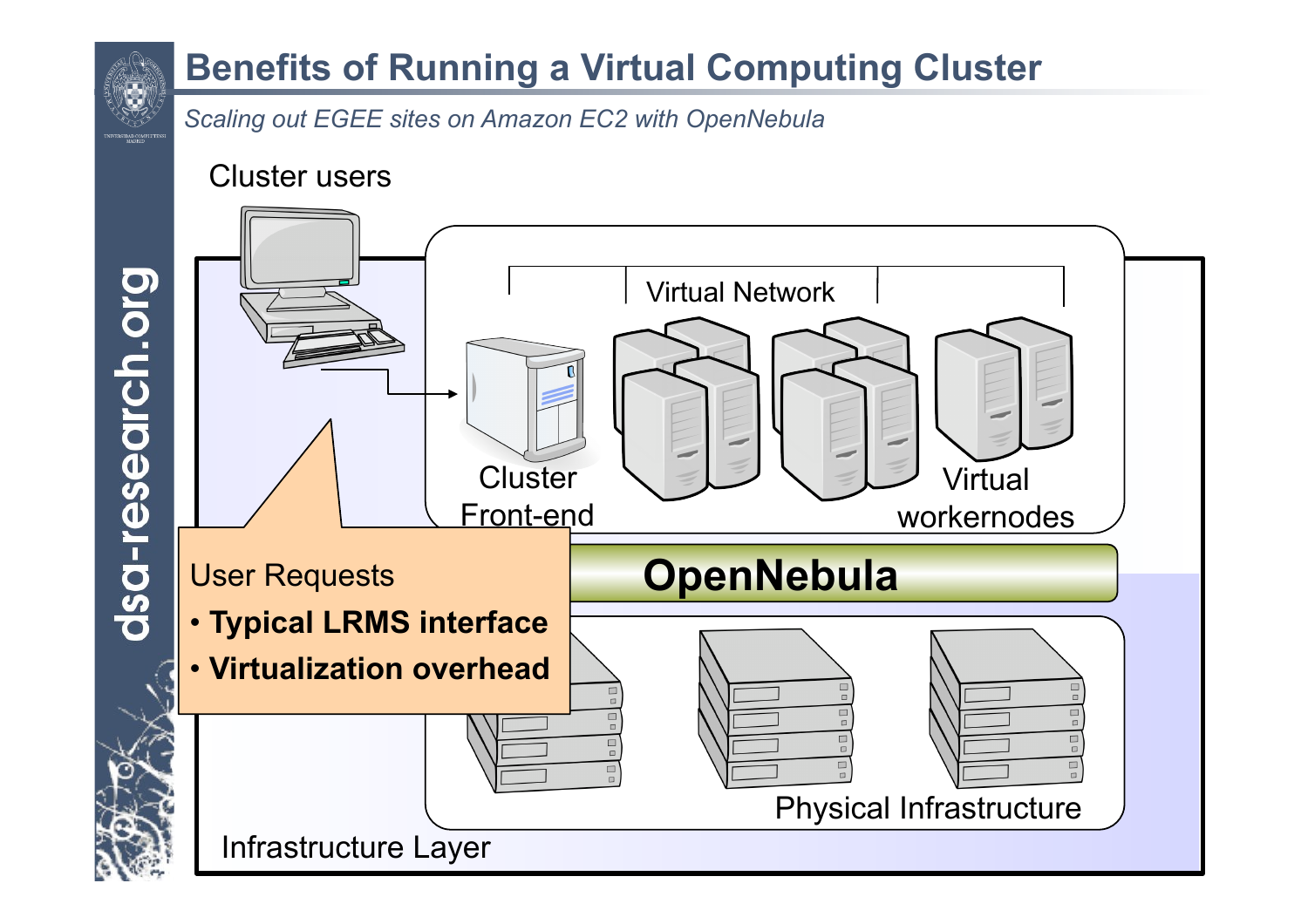

*Scaling out EGEE sites on Amazon EC2 with OpenNebula* 

Cluster users



dsa-research.org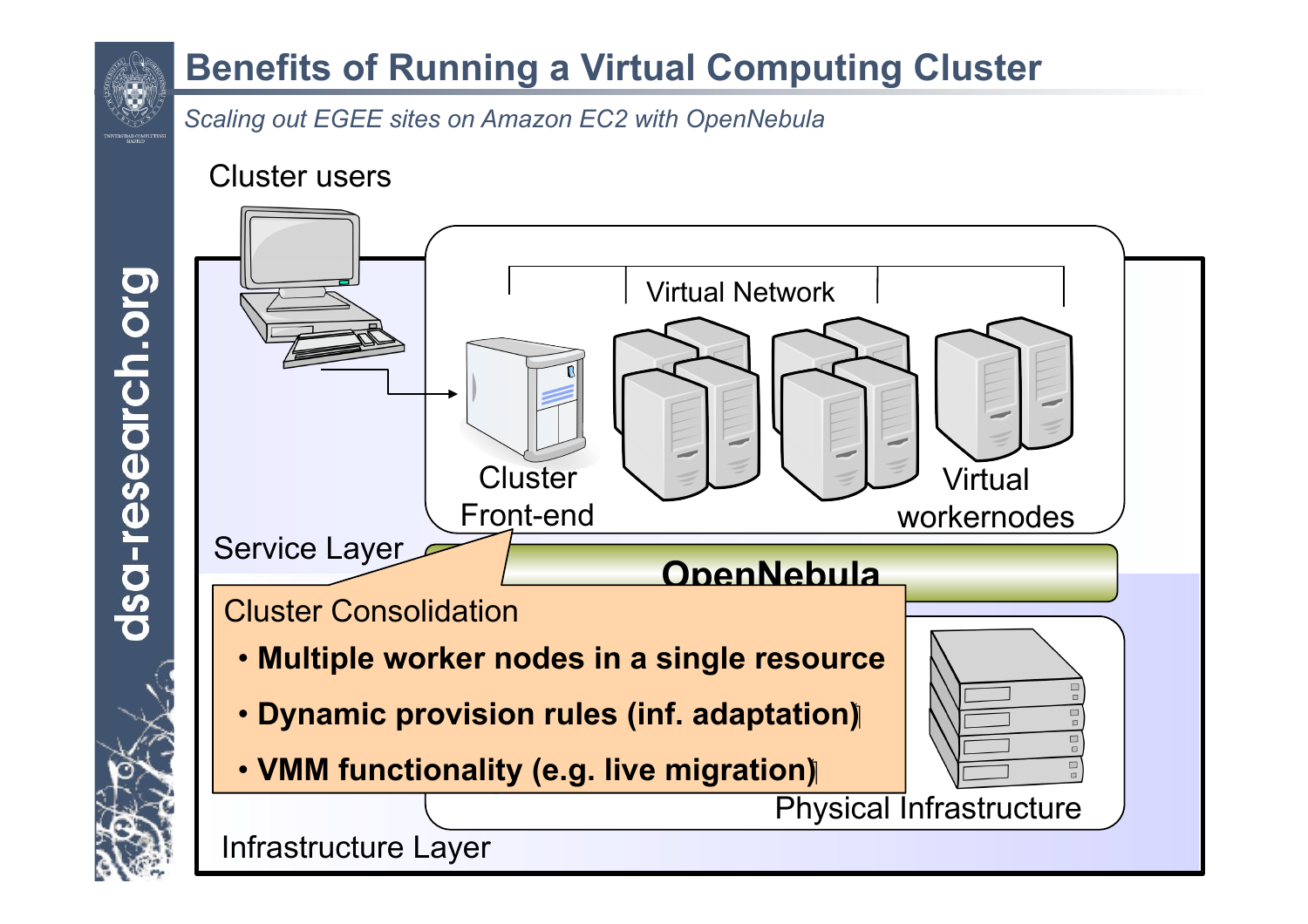*Scaling out EGEE sites on Amazon EC2 with OpenNebula* 



dsa-research.org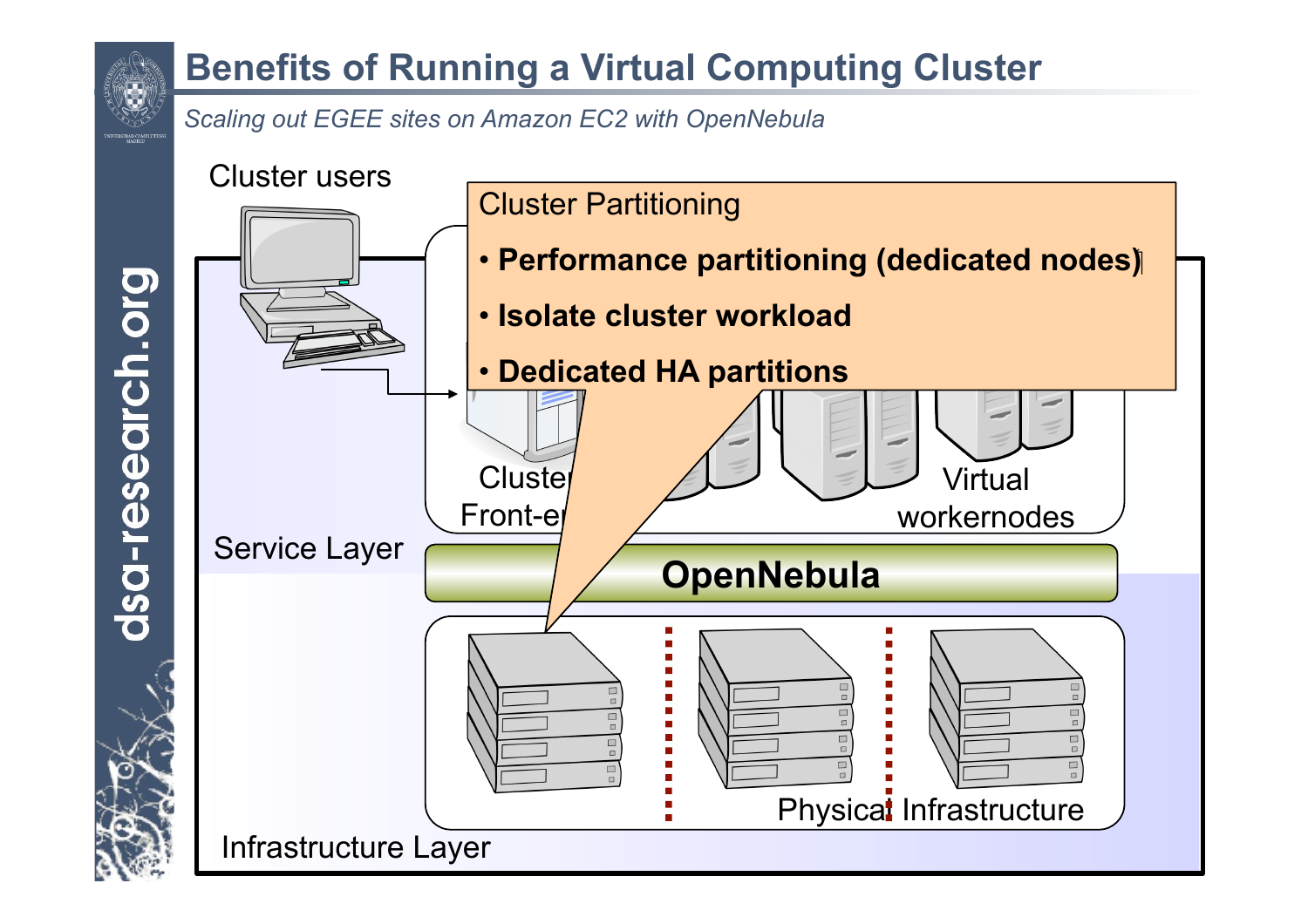#### *Scaling out EGEE sites on Amazon EC2 with OpenNebula*

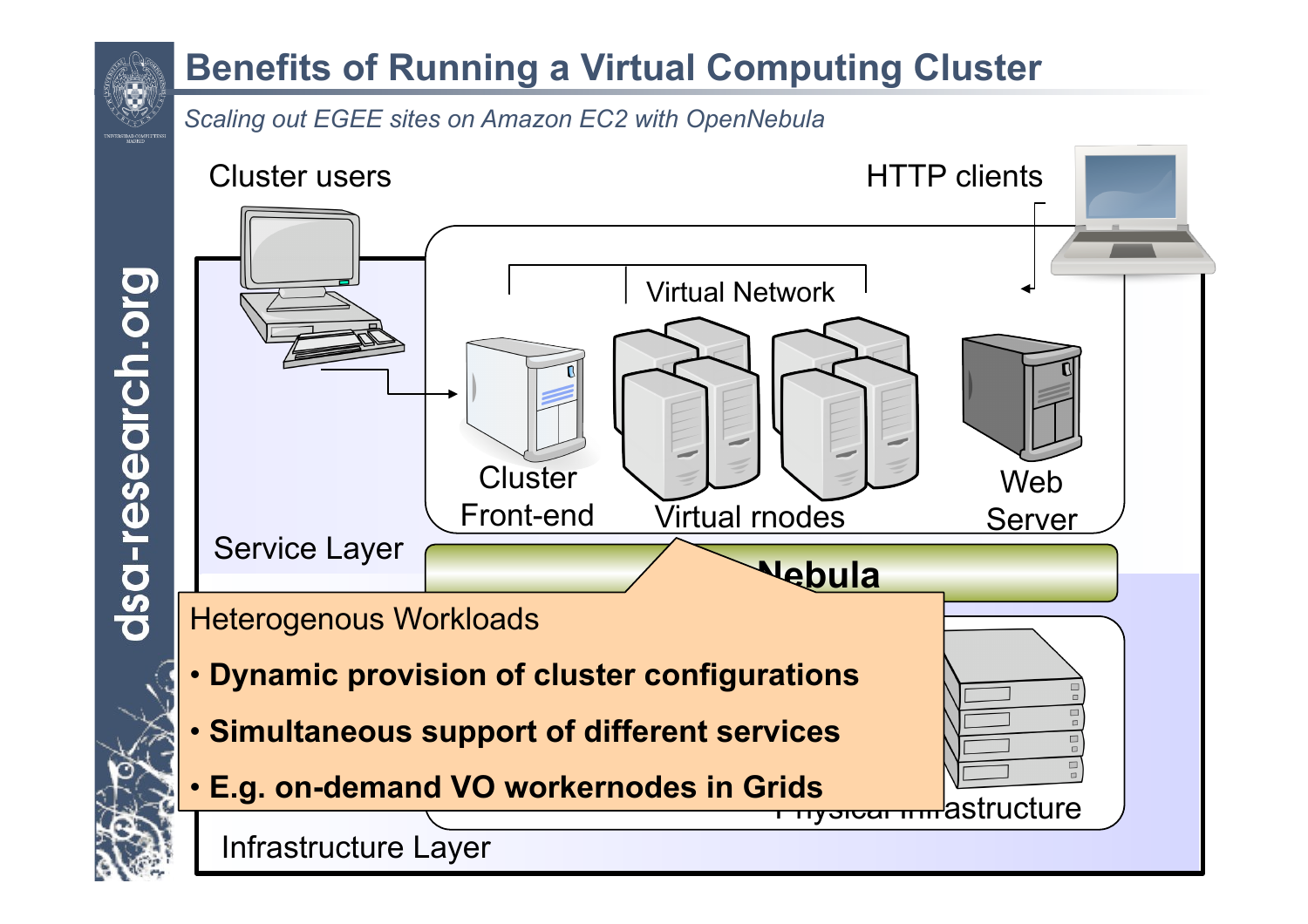

dsa-research.org

## **Benefits of Running a Virtual Computing Cluster**

*Scaling out EGEE sites on Amazon EC2 with OpenNebula* 

Cluster users

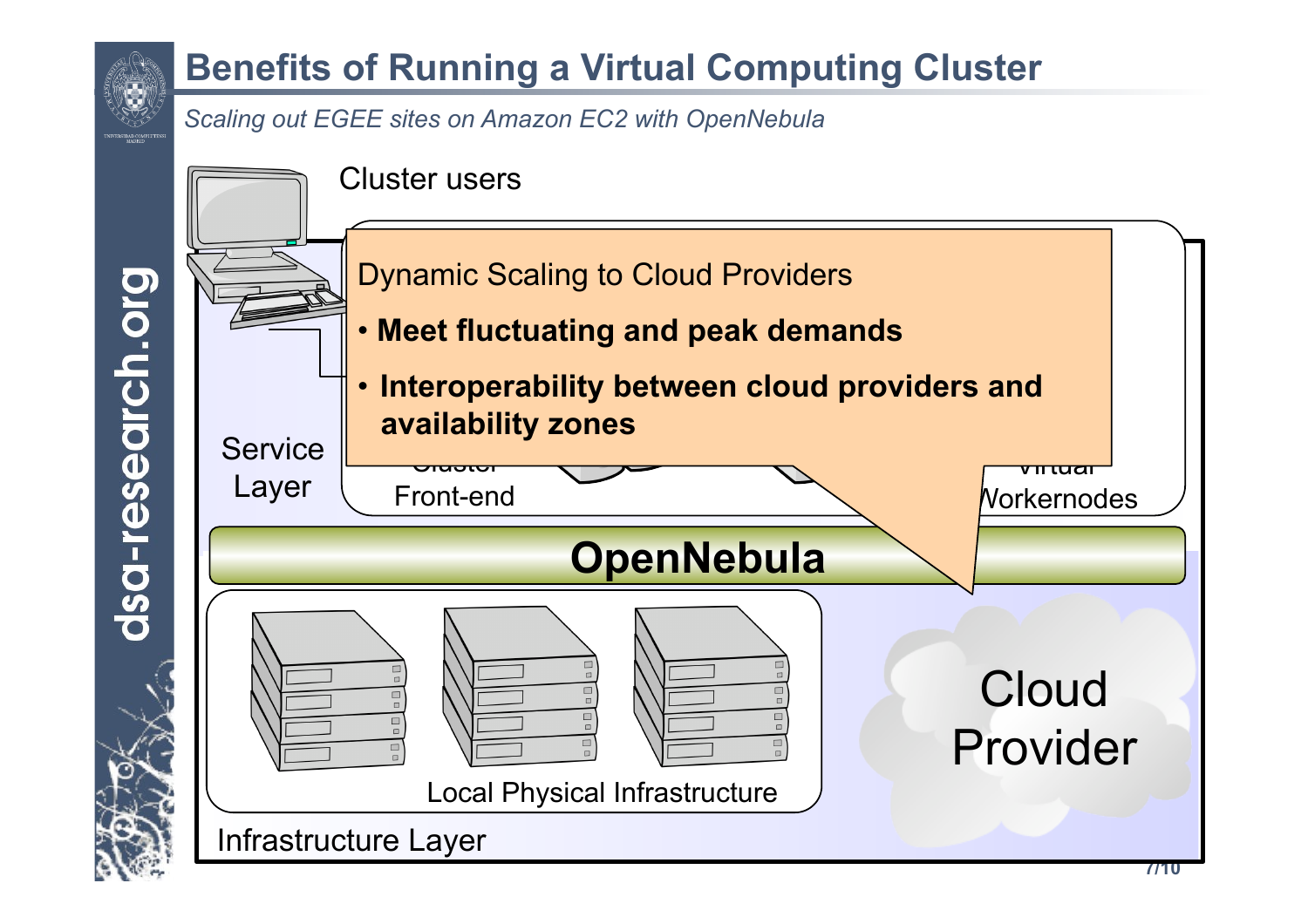

### **Benefits of Running a Virtual EGEE SIte**

*Scaling out EGEE sites on Amazon EC2 with OpenNebula* 

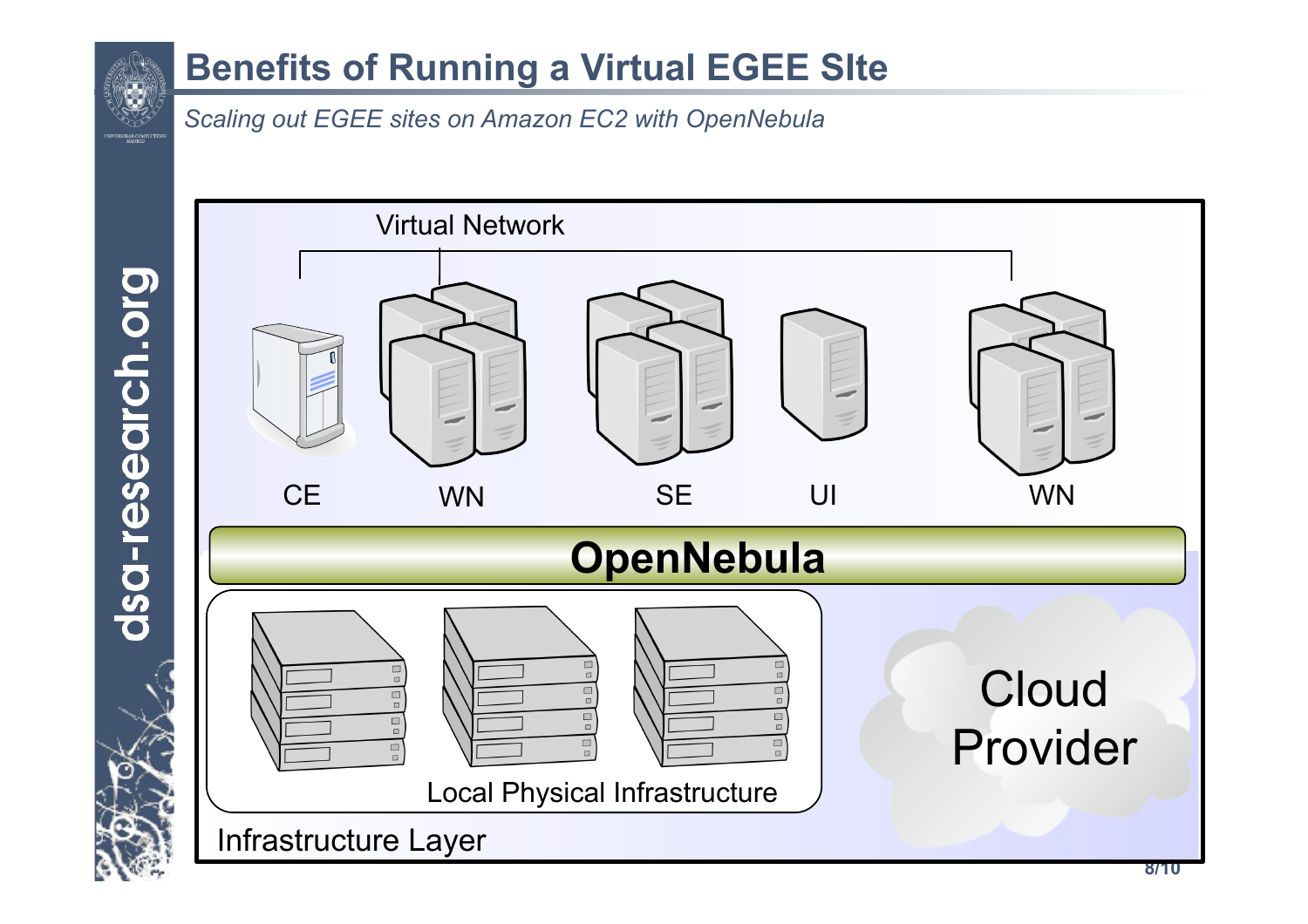

## **Benefits of Running a Virtual EGEE SIte**

*Scaling out EGEE sites on Amazon EC2 with OpenNebula* 

**Benefits of Virtualization for Existing Grid Infrastructures** 

- The **virtualization of the local infrastructure** provides:
	- Easy support for VO-specific worker nodes
	- Reduce *gridification* cycles
	- Dynamic balance of resources between VO's
	- Fault tolerance of key infrastructure components
	- Easier deployment and testing of new middleware distributions
	- Distribution of pre-configured components
	- Cheaper development nodes
	- Simplified training machines deployment
	- Performance partitioning between local and grid services

#### **9/10 Solve many of the obstacles to Grid adoption**